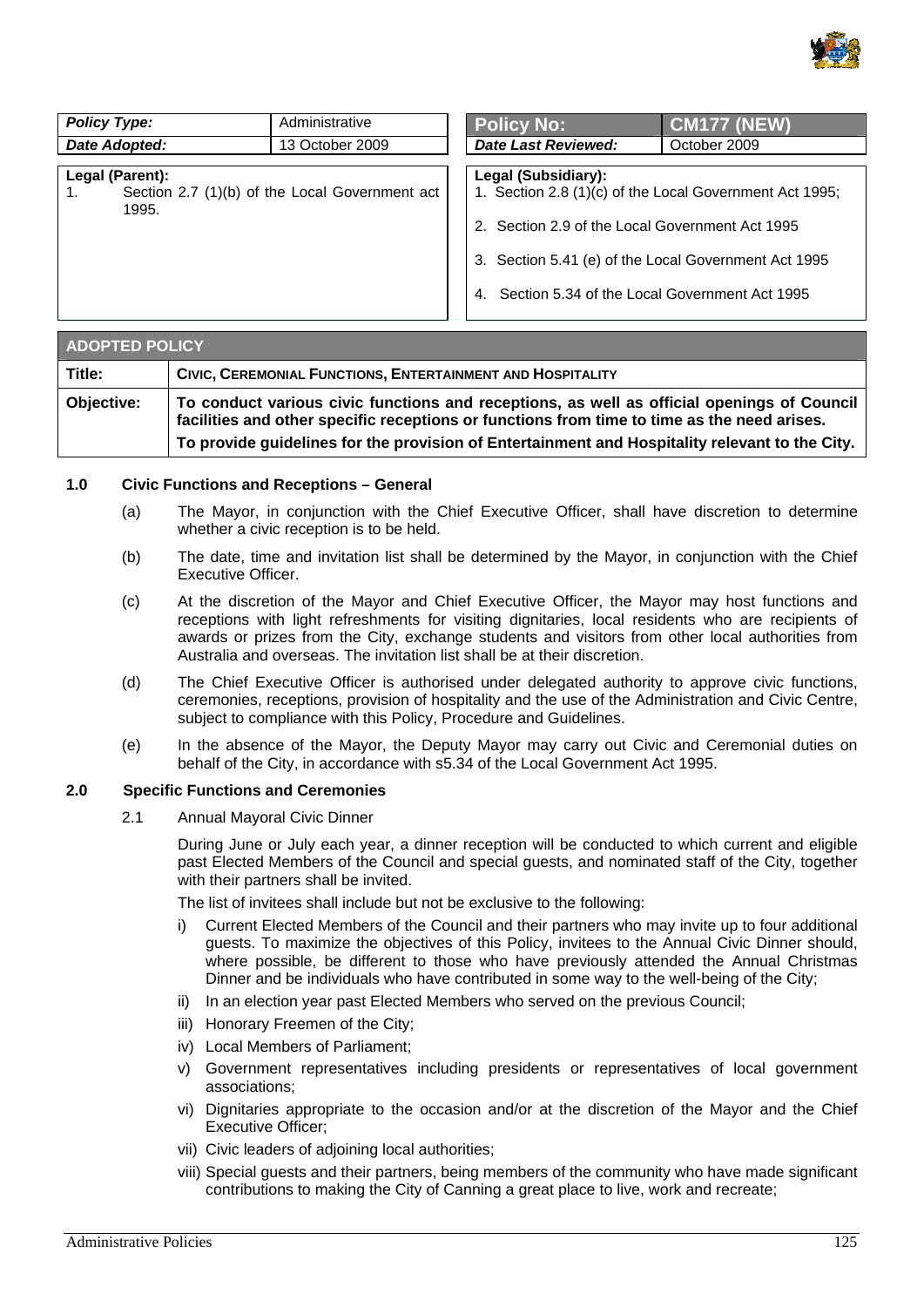

- ix) Representatives of community groups at the discretion of the Mayor and Chief Executive Officer;
- x) The Chief Executive Officer, Executives and other staff of the City of Canning at the discretion of the Chief Executive Officer;
- xi) Local residents who have, since the last Annual Civic Dinner, received Australian Federal or State Honour Awards, including Military Honours;
- xii) Local residents who have, since the last Annual Civic Dinner, received international recognition for their endeavours.

## 2.2 Annual Christmas Dinner

During December each year, Council shall conduct a Christmas Dinner to which the current Elected Members and their partners, guests, special guests and officers of the City as indicated, will be invited.

The list of invitees shall include but not be exclusive to the following:

- i) Current Elected Members, and their partners who may invite up to four additional guests. To maximize the objectives of this Policy, invitees to the Annual Christmas Dinner should, where possible, be different to those who have previously attended the Annual Civic Dinner;
- ii) Honorary Freemen of the City;
- iii) Local Members of Parliament;
- iv) Civic leaders of adjoining local authorities;
- v) The Chief Executive Officer, Executives, Managers and other staff of the City of Canning at the discretion of the Chief Executive Officer, and their partners.

### 2.3 Annual Volunteers Appreciation Reception

During December each year, around Volunteers Day, a reception will be held to demonstrate the appreciation of the Council to all Volunteers who undertake community service throughout all Service areas of the City of Canning.

Other invitees shall include all current Elected Members, Freemen of the City, the Chief Executive Officer, Executives, and other staff of the City of Canning at the discretion of the Chief Executive Officer, and their partners.

The reception will include presentation of badges, by the Mayor, or his designated representative, in recognition of years of service.

The badges will reflect the following recognition:

- i) After one year of service, all volunteers will receive the base badge;
- ii) Following three years service, volunteers will receive a three year attachment;

iii) Further attachments will be presented following five, ten and fifteen years of service.

Other forms of recognition for long term service can be made at the discretion of the Mayor in conjunction with the Chief Executive Officer.

## 2.4 Annual Pioneers Reception

In September each year a reception will be held to honour the contribution made to the City of Canning and its community by residents who have lived in the City for fifty years or more.

Other invitees shall include all current Elected Members, Freemen of the City, the Chief Executive Officer, Executives, and other staff of the City of Canning, and their partners; at the discretion of the Chief Executive Officer.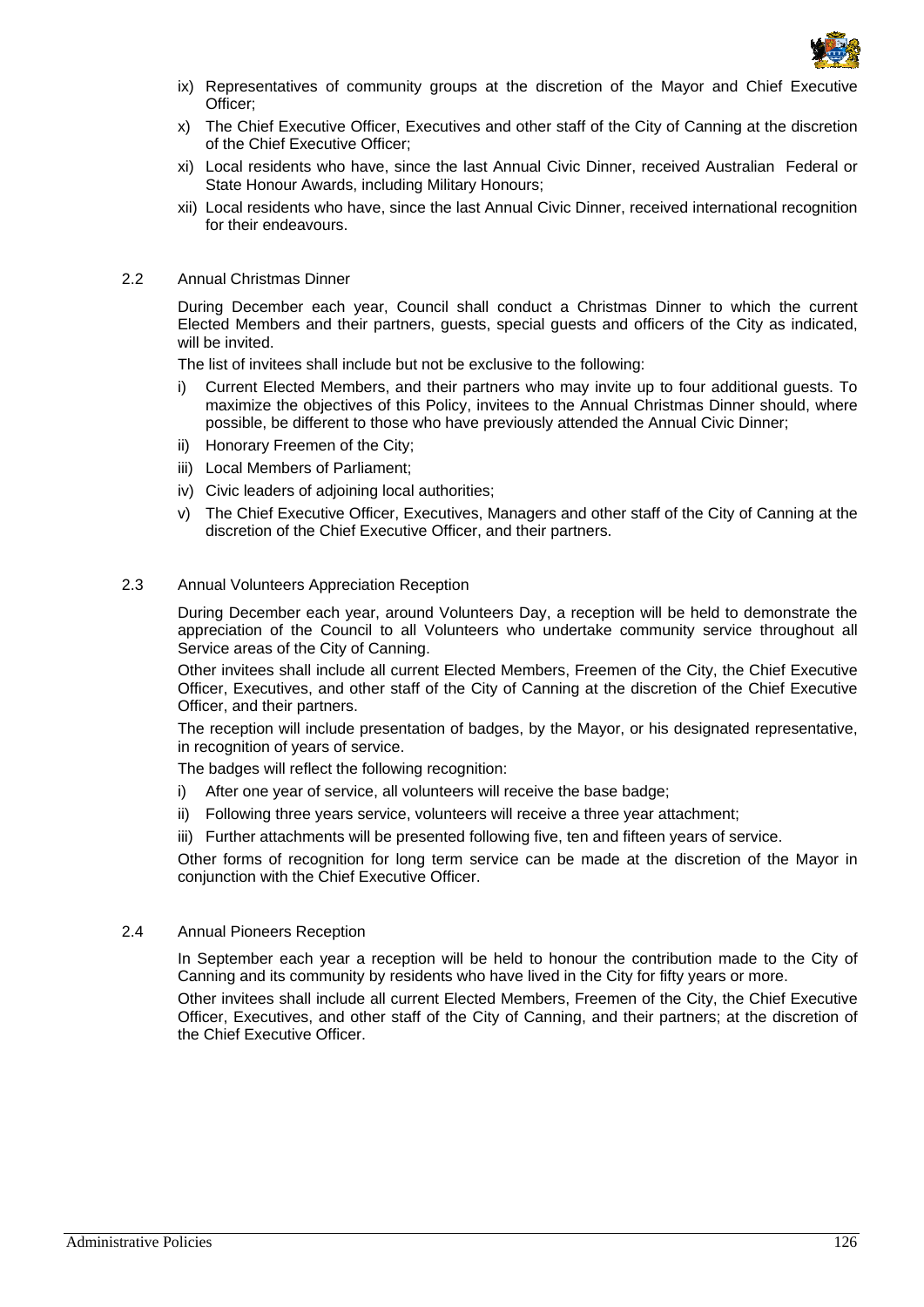

#### 2.5 Citizenship Ceremonies

Citizenship ceremonies will be conducted in accordance with the Department of Immigration and Citizenship Ceremonies Code.

Following each Citizenship Ceremony light refreshments will be served for all participants and their partner, plus two (2) additional guests of their choice, with further guests on approval by the Public Affairs Officer.

Other invitees shall include all current Elected Members, Local Members of Parliament, and Freeman of the City, the Chief Executive Officer and other staff of the City of Canning, at the discretion of the Chief Executive Officer.

### 2.6 Australia Day Reception

Prior to the Australia Day Citizenship Ceremony a community based breakfast will be held to which all Citizenship Ceremony participants and two (2) guests of their choice with further guests at the approval of the Public Affairs Officer.

Other invitees shall include all current Elected Members, Local Members of Parliament, and Freeman of the City, the Chief Executive Officer, and other staff of the City of Canning at the discretion of the Chief Executive Officer.

The breakfast will be provided by a local community group to assist with their fundraising efforts for the local community. The group will be nominated by the Mayor, in conjunction with the Public Affairs Officer.

The ceremony will include musical accompaniment from the Canning City Brass Band, plus the official flag raising ceremony involving local youth groups as appropriate.

### 2.7 ANZAC Day and Remembrance Day

The City of Canning will assist members of the local Victoria Park/Canning branch of the RSL in the organisation of the ANZAC Day ceremonies at the local War Memorial.

This assistance will include, but not be limited to:

- i) Attendance by the Mayor, including speech, together with Elected Members.
- ii) Provision of service leaflets;
- iii) Involvement of appropriate staff prior to and during the ceremony, as instructed by the Chief Executive Officer;
- iv) Musical accompaniment by the Canning City Brass Band.

Remembrance Day will be recognised by the City with the appropriate one minutes silence and flag ceremonies as designated by Protocol.

### 2.8 Official Openings of Council Facilities

At the discretion of the Mayor and Chief Executive Officer, the Mayor may host receptions with light refreshments to commemorate the Official Openings of Council facilities. The invitation list shall be at their discretion but is to include all current Elected Members and Freemen of the City.

### 2.9 Entertainment and Hospitality

2.9.1 Policy Statement:

- (a) Reasonable entertainment and hospitality expenses which pertain to the conduct of Council business may be charged against Budget accounts with the approval of the Chief Executive Officer.
- (b) Entertainment for large groups such as employee functions, or for the hosting by Council of Conferences, and the like is covered by this Policy.
- (c) Hospitaility for visitors to the City, guests and benefactors will typlcally take the form of meals and associated refreshments and will generally be held in-house.
- (d) Alcohol should only be available for the purpose of hospitality in modest amounts.